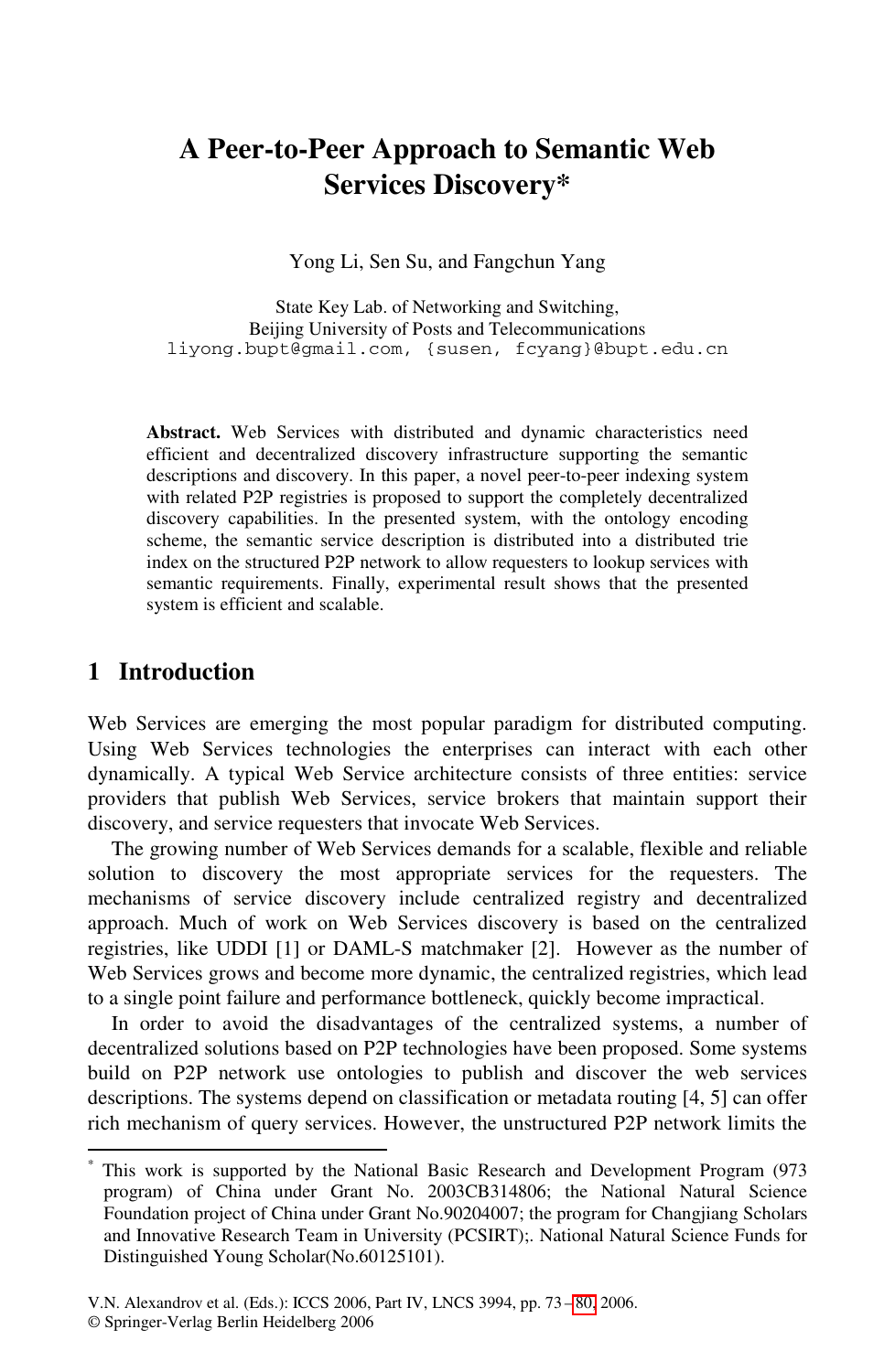scalability of these approach. The structured P2P networks based on Distributed Hash Table (DHT) [3] are extremely scalable and lookups can be resolved in logn overlay routing hops for a network of size n nodes. However, DHT overlays support only "exact match" lookups and encounter difficulties in complex queries. Although some DHT-based P2P systems [6, 7] are proposed to enhance capabilities of query, there still lack of open and efficiency solutions for the web services with semantic advertisement and discovery.

In this paper, we propose a scalable system that support semantic service discovery by publishing advertisement of semantic Web services on a structured overlay network. The Web services can be described in semantic method, according to existing standards (e.g. OWL-S [14]), and can be characterized by a set of keywords. We use these keywords to index the Web services descriptions, and store the index at peers in the P2P systems using a DHT approach. In order to support semantic queries, we use multiple ordered keywords sets taken from domain ontologies as index terms for semantic web service descriptions.

The presented system uses the semantic overlay on top of DHT to manage service advertisements. We deploy a distributed trie index on the semantic overlay to support semantic services matchmaking containing subsumes and overlaps. The approach makes it possible to quickly identify the peers containing most likely matched services according to user requests by the combination of the ontology numerical naming scheme.

The rest of this paper is structured as follows. Section 2 compares the presented system to related work. Section 3 introduces our model of Web Services discovery. Section 4 describes the architecture and operation of the presented distributed indexing system. Section 5 shows an experimental evaluation of the system. Last section concludes the paper and presents future work.

# **2 Related Work**

Currents research to Web service discovery can be broadly classified into two categories: centralized and decentralized approaches.. The centralized approaches include UDDI [1], where central registries are used to store Web Service descriptions. Most of the decentralized approaches using p2p structure and combine with ontology to discover the web services. [9, 10] are similar to our method as they are built on top of structured P2P systems. [9] Describe Web Services by a set of keywords and then map the multi-dimensional index to a DHT via linearization. Some service discovery systems adopt ontology-based approach to improve efficiency. [8, 11] make use of ontology to organize web service discovery registries and addresses scalability of the discovery process.

# **3 System Architecture**

Fig 1(a) shows the architecture of our system. It consists of three layers:

The DHT layer is designed as a common communication layer, on which higher level service discovery mechanism can be built. The DHT layer ensures a scalable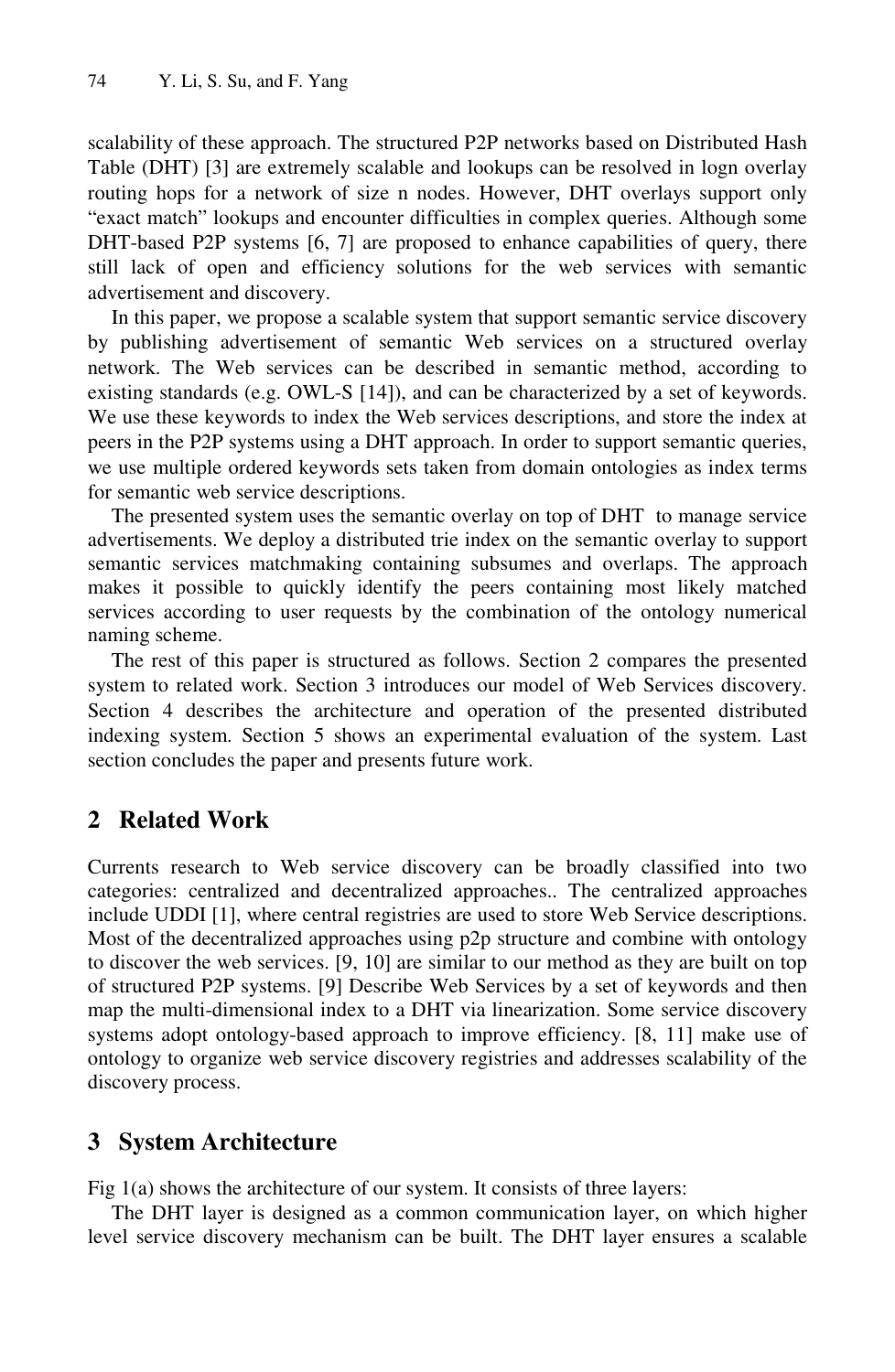management and routing for overlay network. The semantic overlay layer is in turn built on top of a scalable distributed hash table, and formed by the semantic description of service.

Distributed trie built on top of the semantic overlay can perform two operations, register a service description or issue a query to search for service. The main task of the distributed trie layer is to determine where to register a service description and where to send a service query. Queries are directly sent to the trie root for resolution according to the keys in the queries, and searching the whole network is not needed.



Fig. 1. Architecture of the system. (a) Layered model of the discovery system and (b) structure of registry node.

Fig .1(b) shows the internal structure of registry node. The core execution engine module connects the other internal components and interacts with users, i.e., publish services, submit queries and receive results. The DHT-based communication module takes charge of underlying P2P network and deals with the connection to other registry peers. The query processor transforms service semantic description into numeric keys that our system can be handled. The numeric key set of service is then sent to the root of distributed trie, and the trie module perform the service publish and query on the distributed trie. After the distributed trie return the service advertisements to the node issuing service query, the match engine with knowledge base will complete ontology-based semantic matching between service query request and service advertisements.

### **4 Service Description, Registration and Discovery**

#### **4.1 Mapping the Semantic Service Description to Keys**

In our system, a semantic service description, i.e., a service advertisement, a service request, will be associated with the *characteristic vector*, a set of numeric keys of ontological concepts for the description of the service. Using characteristic vector, service advertisements are assigned to registry peers. Similarly, requesters can discover registries through the vector of the service requests.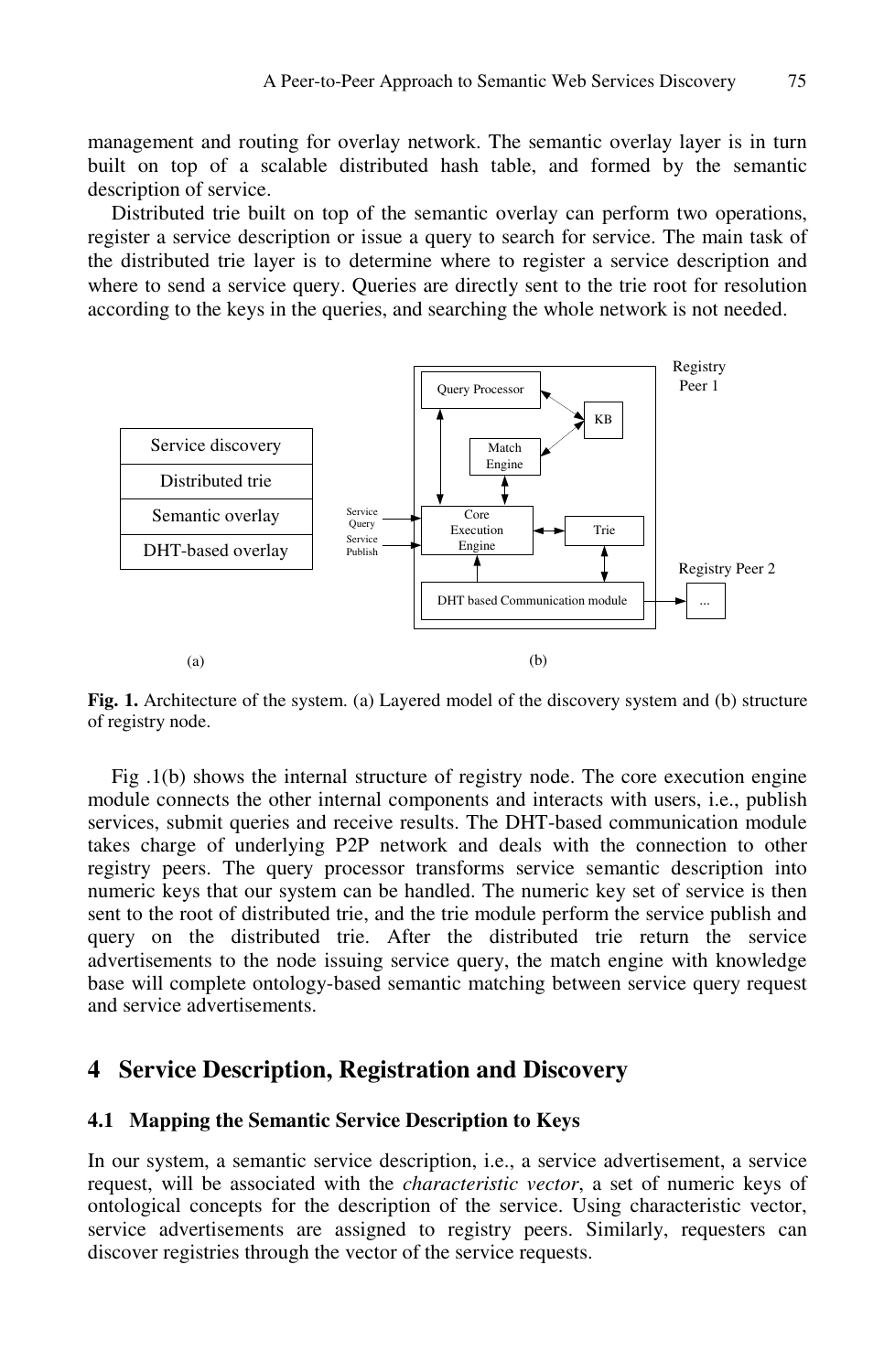

**Fig. 2.** Ontology numeric naming scheme

The ontological concept, as the elements of characteristic vector, will be encoded to numeric keys. The detailed process is described in the following part.

We model the ontology graph as a multibit-trie where each ontological concept is a node. We use the maximal out degree of the ontological graph to the fixed-stride of the trie. For each node of the trie, we label each branch in a binary string from zero to maximal out degree of ontological graph. We define the key of the ontological concept as a string composed by the branch labels from root to the node representing the concept. This encoding scheme make the code of concepts have the prefix property, which represent the hierarchical relationship among ontological concepts.

The elements of characteristic vector sort in descending order of concept *Ci*. The descending order of *Ci*s is defined like breadth-first search of tree-like trie structure. A concept  $C_i$  have higher order than another concept  $C_j$ , if (1) the level of  $C_i$  is higher than the level of  $C_i$ , (2) both  $C_i$  and  $C_j$  have the same level and  $C_i$  is in the left of  $C_j$  in the ontology graph.

An example of ontology numeric encoding scheme is illustrated in Fig. 2, where *Ci* is an ontological concept. In this graph, the maximal out-degree of nodes is 4, so, from left to right, the branches of  $C_8$  are represented by 00, 01, and 10, and the branches of  $C_1$  are represented by 00, 01, 10 and 11.  $k_8$ , the encoding of  $C_8$ , is "0101" and  $k_{15}$  is "010110". Apparently, according to the encoding of the concepts, we can notice that  $C_{15}$  is the child concepts of  $C_8$ .

#### **4.2 Publishing Service Advertisements to Peer Registries**

Using the numeric encoding of concept as the key of the DHT function, each concept in ontology graph is published on a peer of the object overlay. In this method, the nodes with semantically related concepts form a semantic overlay

We deploy a distributed trie index on the semantic overlay. A distributed trie index is a tree-like index that supports complexity queries on key strings. A trie can be viewed as an m-ary tree where the keys are arranged on extra leaf nodes. Keys with the same k prefix share the same path of k indexing nodes from the root to leaves [13]. Searching a key on a trie index starts from the root and follows the node that meet the query along a trie path until arriving a leaf node.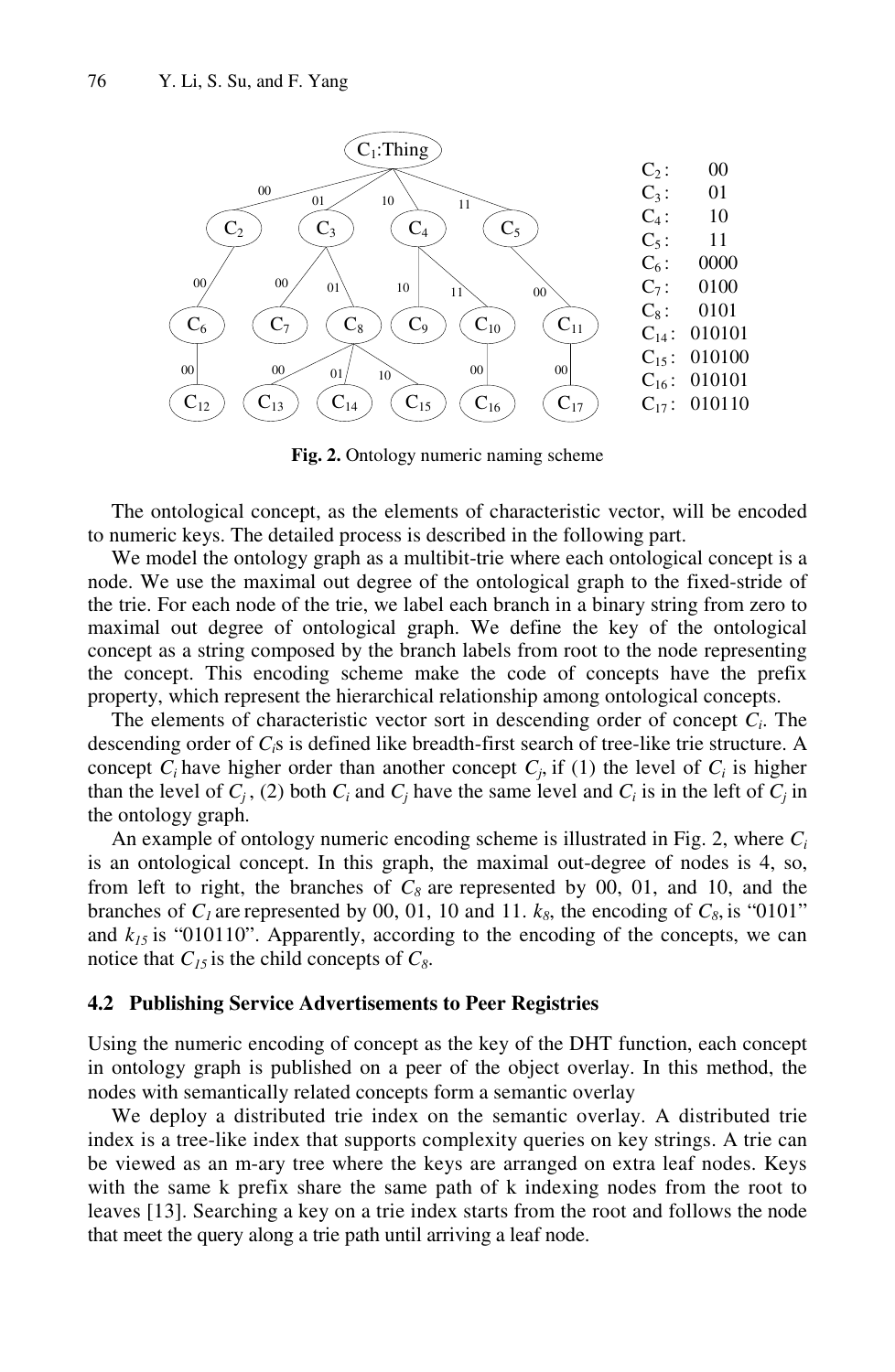

**Fig. 3.** Service publishing and discovery on distributed trie

We use the characteristic vector of service as the trie path. Publishing a web services is a searching and publishing process of the characteristic vector. As Fig. 3 shows, the method to build a distributed trie and publish the service to overlay works is:

- 1. For a characteristic vector  $CV = \{k_1, k_2, \ldots, k_n\}$  arriving at root node, if the first key  $k_l$  was not in the router table, insert  $k_l$ , forward service description to the node  $k_l$ .
- 2. For node  $k_i$  in CV, when service description arrived, the router table of  $k_i$  will be checked. If there is not exists the next node  $k_{i+1}$  in router table, insert it; and service description will be forwarded to  $k_{i+1}$ .
- 3. According to 2, a trie path will be formed by the characteristic vector  $\{k_1, k_2, \ldots, k_n\}$ , if there exists a partly trie path  $tp_1 (k_1 k_2 ... k_m)$ , build the rest part  $tp_2 (k_{m+1} k_2 ... k_n)$ of the characteristic vector after the *tp1*.
- 4. Finally, service description arrives at the last node *km* and is stored in this node.

Using distributed trie index, the problem of searching for the registries most likely to store a matched service becomes the problem of finding peers along with trie path. This method of service registration will help us quickly look up the "right" registry peer with a service request in the following discovery process.

The efficiency of a trie index, mainly search hops, is proportional to the average depth of the trie and length of keys. A full trie index has much longer search paths and many hops. Besides the full trie, there are some types of trie to reduce search hops and increase efficiency: pruned trie [13], Patricia trie [13] and compressed trie [12]. However, these trie indexes need to move and adjust existing services from nodes to the others when publishing new services; so, they are not suitable for the distributed environment. We devise a threaded trie index to reduce average search hops and avoid moving existing service advertisement. As the Fig.3 shows, from the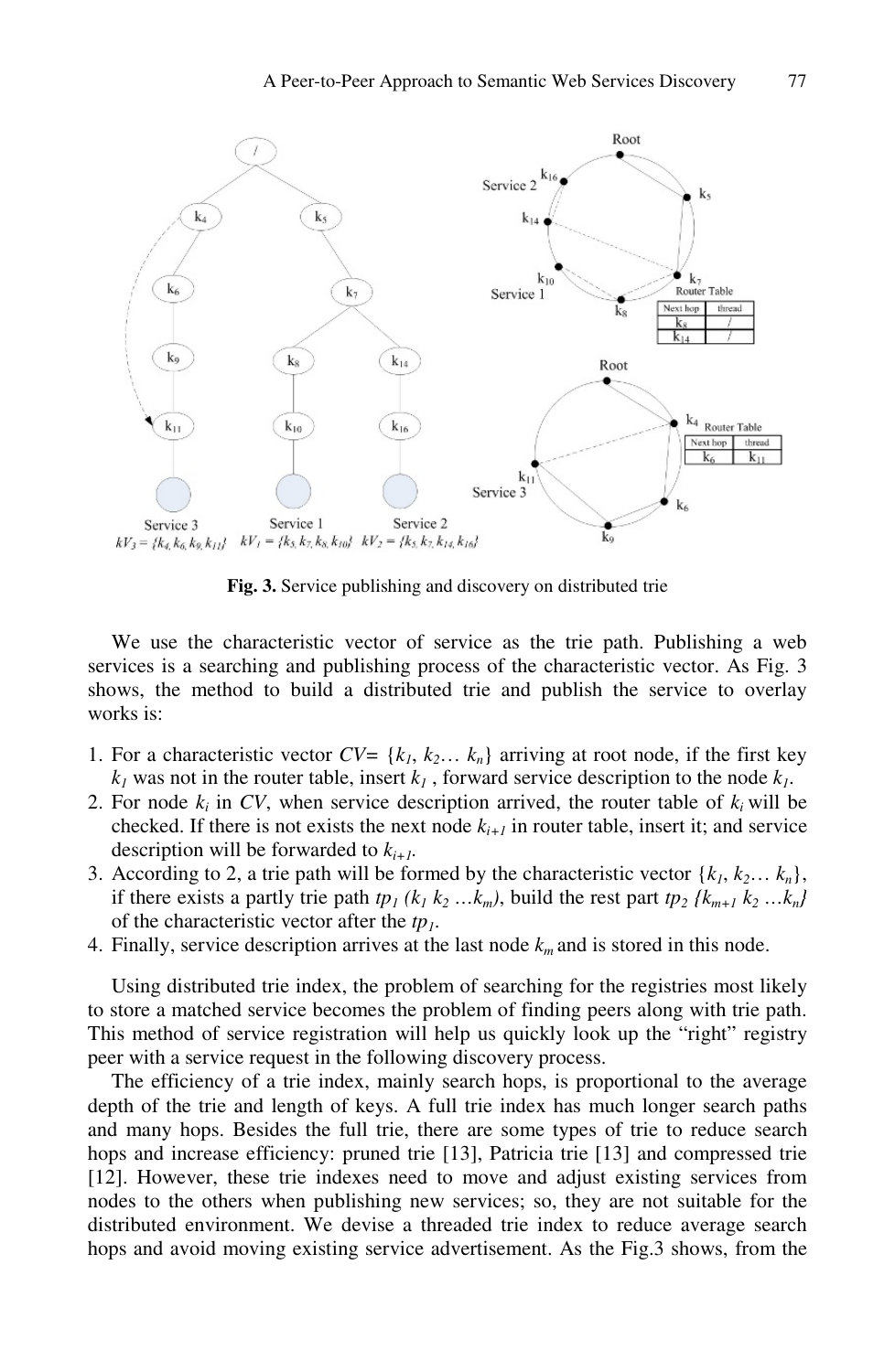node published service, if there are a chain only consisted of 1-degree nodes, the first node that has only one successor will set up a trie pointer directly link to the node published service. When a service query arrived at a node, if the node has found the next hop with a point to service registration, it sends the service query to the node directly. In this method, we reduce search hops to increase discovery efficiency.

### **4.3 Service Discovery on Distributed Trie**

Basic queries and semantic matching can be supported by distributed trie on semantic overlay. We first need to introduce the definition of the matchmaking degree described in [2]. The outcome of matchmaking between service request Q and service advertisement S could be one of the types below:

- − **Exact** If advertisement S and request Q are equivalent, we call the match Exact, formally,  $S \equiv Q \psi$
- − **PlugIn** if S could always be used for Q. S is a plug-in match for Q, formally,  $O \subset S$ .
- − **Subsume** if S is more general than Q, we call the match subsume. formally,  $S \subset O$

In order to query a service in the distributed discovery system, a requester needs to send query to a participating peer, called *introducer*. The introducer first checks local service registrations. If presented, the discovery process terminates. Otherwise, query request will be forwarded to the root of distributed trie and begin a distributed discovery process. To search a service description, we convert the service description to its characteristic vector as mention in 4.1, and then look for it on the trie starting at the root. When the service query arrive at node registering concept  $k_i$ , if the next node  $k_{i+1}$  is in the router table, the service query can be forwarded to the  $k_{i+1}$  for "*Exact*" query. Meanwhile, the service query will be forwarded to the nodes are found to satisfy "*Subsume*" or "*PlugIn*" with  $k_{i+1}$  by browsing the router table. Whenever the service requirement reaches the node of registered service, the node will return the service description to service introducer.

Regarding Fig. 4, suppose that we have two services advertisements published in distributed trie:  $S_1$  described with  $C_5$ ,  $C_7$ ,  $C_8$ , and  $C_{10}$  and  $S_2$  described with  $C_5$ ,  $C_7$ ,  $C_{14}$ , and  $C_{16}$ . The characteristic vector  $CV_1$  of  $S_1$  will be  $\{k_5, k_7, k_8, k_{10}\}$  and  $CV_2$  will be  $\{k_5, k_6, k_7, k_8, k_{10}\}$  $k_7$ ,  $k_{14}$ ,  $k_{16}$ ). According to our way of distributed service registration, to publish  $S_1$ , a *trie path*  $\langle k_5, k_7, k_8, k_{10} \rangle$  *is generated and*  $S_1$  *is registered to the last node*  $k_{10}$ , *likewise,*  $S_2$  is attached in  $k_{16}$ . In case the characteristic vector of service query is  $/k_5$ . *k7, k14, k16}* and the match requirement is "*Subsume"*, after the service query arrive at node  $k_7$ , according to matching requirement, the node will choose the next node by browsing the router table and send the service query to the selected nodes:  $k_8$  and  $k_{14}$ . The nodes  $k_8$  and  $k_{14}$  will return the service description of  $S_1$  and  $S_2$  to the requester.

## **5 Experimental Evaluation**

Accessing a concept encoding requires  $O(log_2N)$  hops through the DHT function of Chord overlay where N is the number of physical nodes. Locating a characteristic vector using distributed trie takes  $O(W^*log_2N)$  hops on Chord, where *W* is the length of a characteristic vector.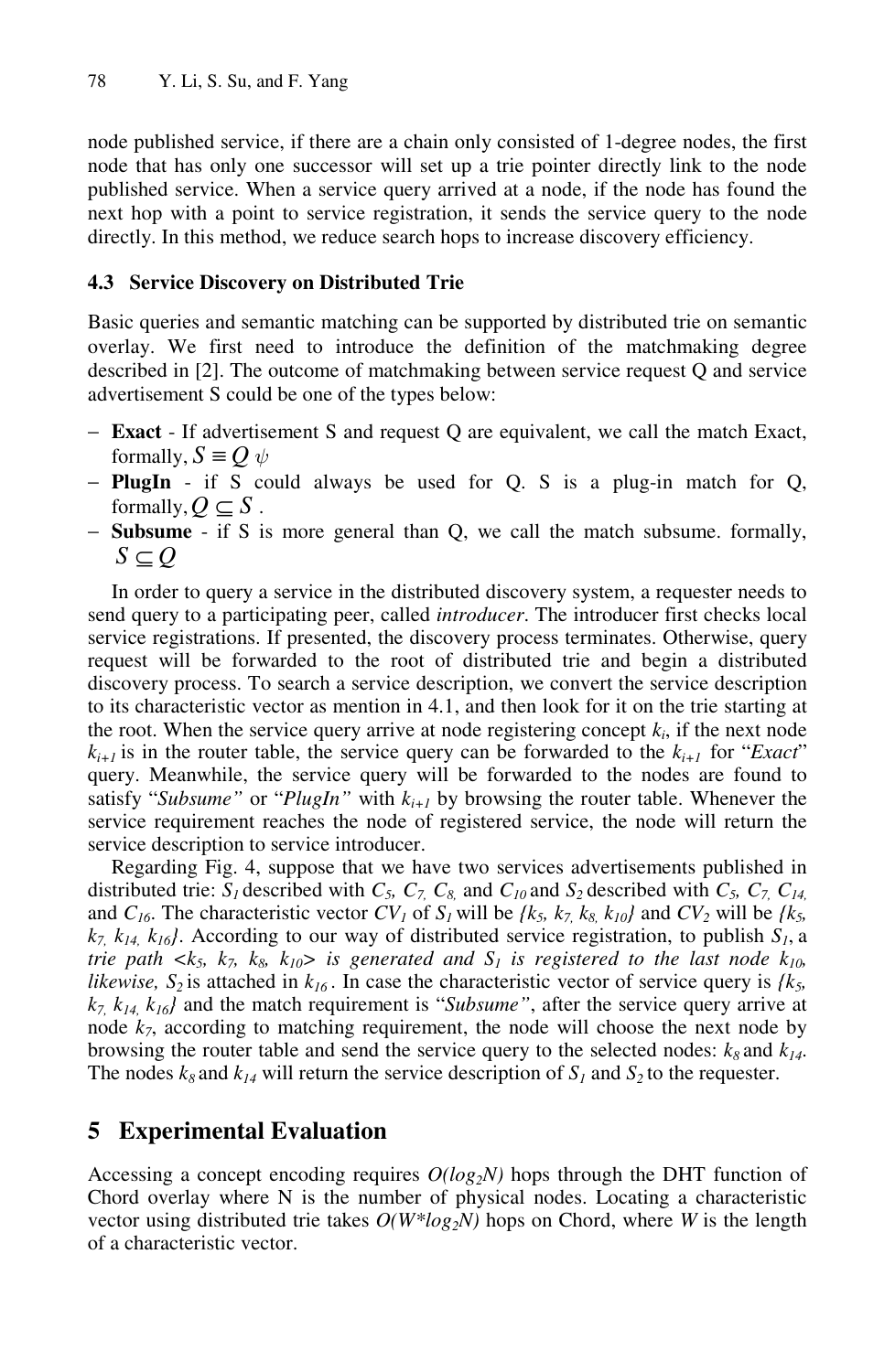We evaluate the performance of our system by measuring average search hops. Two cases are tested: full trie and threaded trie. To measure average search hops, we simulate distributed trie on a chord simulator implemented in java [15]. We use a sample ontology described in [14] and generate numeric encoding for each concept. We generate randomly 1000 characteristic vectors which are uniform distribution. The average characteristic vector length is 6.2. We measure the average search hops in the network with different numbers of nodes. Fig. 4 shows the threaded trie outperforms full trie approach. The average search hops is low and also increases gracefully with increasing number of nodes. For example, the average search hops is 16.3 in a 50 node system, whereas it takes 22.1 when the node number increases to 500. The actual number of nodes in our system can be much more than the number shown in the graph. Thus we conclude that out system is both scalable and efficient in terms of discovery. Compared with a centralized service discovery system, our system is more scalable. And it also supports semantic match requirement of discovery operations at the increase of a little latency cost.



**Fig. 4.** Average search hops on the distributed trie with different number of nodes

### **6 Conclusion**

In this paper, we propose a semantic service discovery system based on P2P overlay network. The present system can support semantic matching requirements of services on the structured overlay network through a distributed trie index and the ontological concept encoding scheme. We present how a distributed trie is deployed on structured P2P system to support service query with semantic requirement. An experimental evaluation shows the good scalability of the system. In the future work, we plan to improve the usability of our system through supporting both the keyword-based and the ontology-based service discovery requirements.